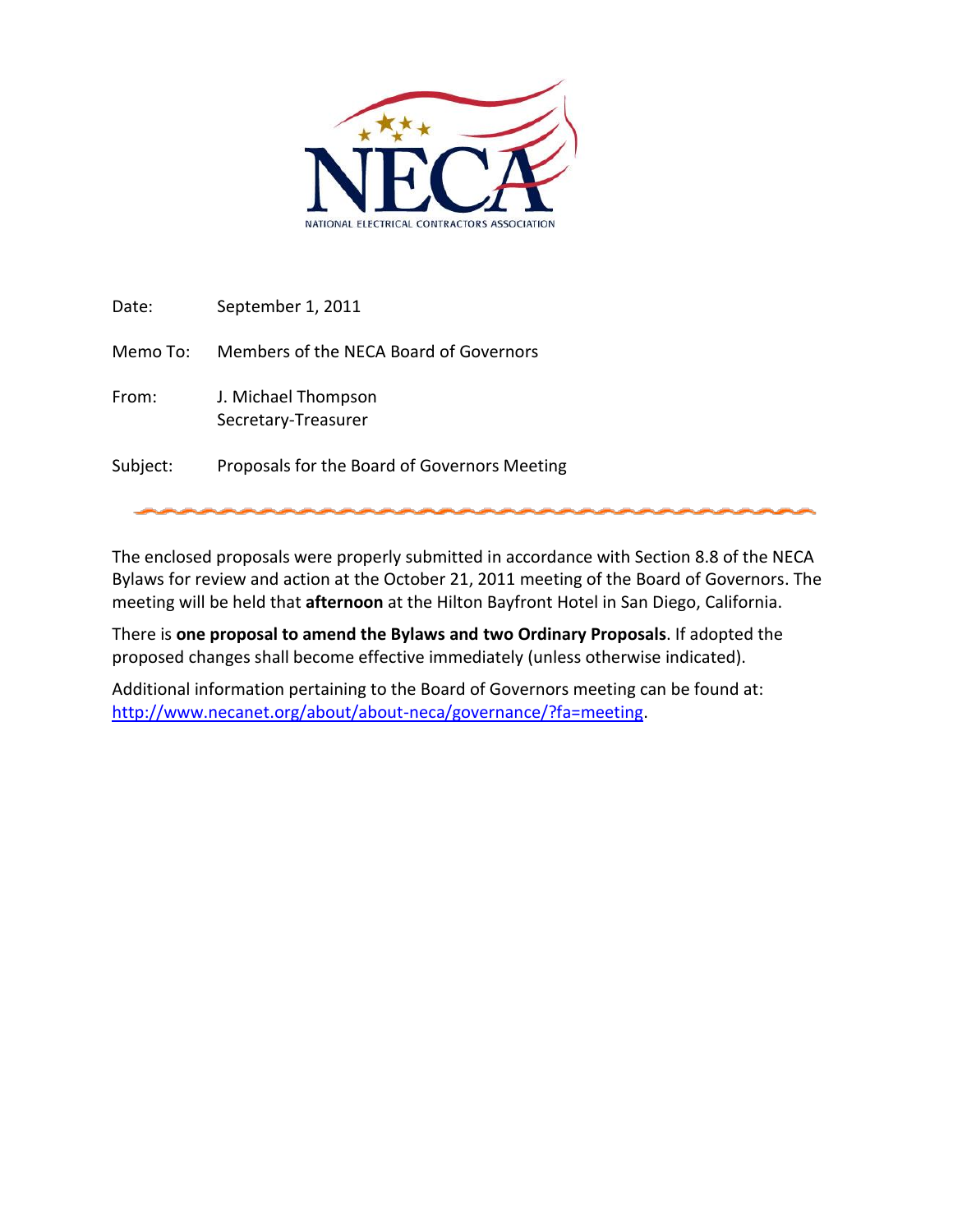## **Bylaw Amendment - Proposal #1**

Amend Section 12.1 (d) ~ Marketing Committee Submitted by NECA Executive Committee and NECA 3.0 Task Force

**WHEREAS**, previous consultant studies and modern association governance practices recommend the use of task forces versus standing committees; and,

**WHEREAS**, using taskforces with limited scopes and timeframes allows for a quicker response as new issues develop and more flexibility than assigning an issue to a committee that is not a good fit; and,

**WHEREAS**, the NECA 3.0 Taskforce, dated May 2011, recommended sunsetting the Marketing Committee; and,

**WHEREAS**, NECA's President has appointed both an Energy Solutions Taskforce and a Business Development Taskforce to further work previously assigned to the Marketing Committee.

**THEREFORE, be it resolved** that the NECA Bylaws be revised by eliminating item (d) of Section 12.1 and redesignating items (e) (f) and (g).

## **Current Language**

Section 12.1 (d) Marketing Committee. In addition to the "Executive Committee" which shall also be the "Finance Committee" and the "Labor Relations Committee" there shall be the following Standing Committees (See ARTICLE IX.)

(a) Government Affairs Committee - NECA Government Affairs Committee is charged with bringing to the attention of the industry proposed national legislation that may threaten or enhance the American system of competitive private enterprise or the rights or civil liberties of individuals, minorities or States as may impact the electrical construction industry, and to take such action, subject to the approval of the Executive Committee, as it may see fit for the protection and furtherance of its rights and interests.

(b) Codes and Standards Committee - NECA Codes and Standards Committee is charged with developing codes and standards intended to improve the reliability and performance of installed electrical systems.

## **Proposed Language**

Section 12.1 (d) Marketing Committee. In addition to the "Executive Committee" which shall also be the "Finance Committee" and the "Labor Relations Committee" there shall be the following Standing Committees (See ARTICLE IX.)

(a) Government Affairs Committee - NECA Government Affairs Committee is charged with bringing to the attention of the industry proposed national legislation that may threaten or enhance the American system of competitive private enterprise or the rights or civil liberties of individuals, minorities or States as may impact the electrical construction industry, and to take such action, subject to the approval of the Executive Committee, as it may see fit for the protection and furtherance of its rights and interests.

(b) Codes and Standards Committee - NECA Codes and Standards Committee is charged with developing codes and standards intended to improve the reliability and performance of installed electrical systems.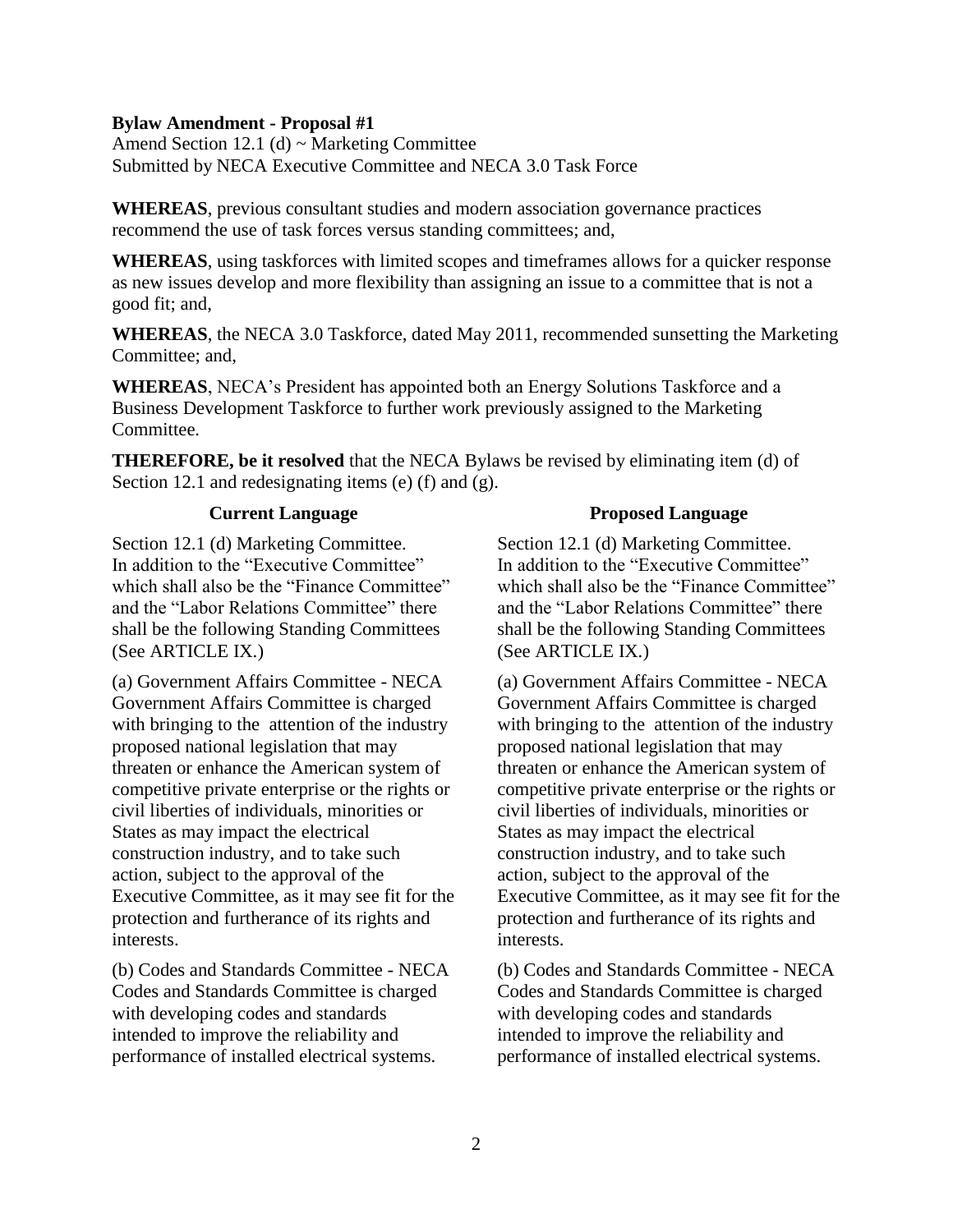(c) Workforce Development Committee - NECA Workforce Development Committee is charged with development of programs to ensure an adequate supply of qualified craftsmen in all areas of the country and providing adequate, continuing, and diverse training for technological requirements and the expanding needs of the Industry.

- (d) Marketing Committee.
- (e) Management Development Committee.
- (f) The National Employees Benefit Board for the Electrical Contacting Industry.
- (g) Council on Industrial Relations for Electrical Contracting Industry.

(c) Workforce Development Committee - NECA Workforce Development Committee is charged with development of programs to ensure an adequate supply of qualified craftsmen in all areas of the country and providing adequate, continuing, and diverse training for technological requirements and the expanding needs of the Industry.

### (d) Marketing Committee.

- (e) (d) Management Development Committee.
- (f) (e) The National Employees Benefit Board for the Electrical Contacting Industry.
- $(g)$  (f) Council on Industrial Relations for Electrical Contracting Industry.

### **Comment from NECA National Office:**

Changes in the marketplace are among the most frequent and significant changes the association must face. New products, new competition for installation services and new strategies for the delivery of electrical construction services are being developed constantly. NECA needs to be able to react quickly to these developments. This change reflects efforts to bring greater flexibility and increased relevance to the activities of related taskforces.

This amendment is recommended **FOR** adoption.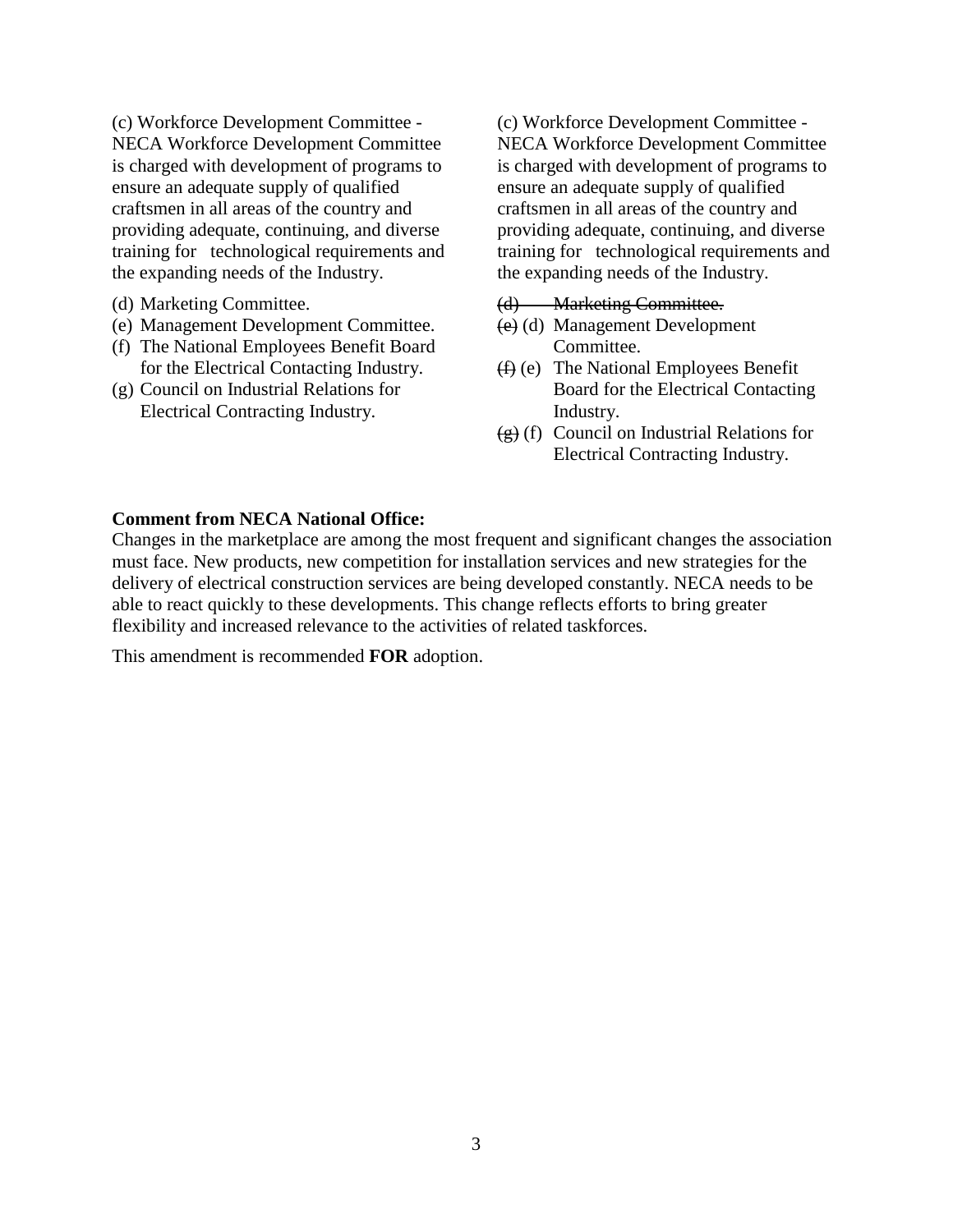### **Ordinary Proposal #**1

Amend Standing Policy #15 (**Electrical Industry Contractor Utility Relations)** Submitted by NECA Marketing Committee

#### **Current Language:**

# **POLICY 15 Electrical Industry Contractor Utility Relations**

Throughout most of the twentieth century, the electrical contractor and the utility company were viewed as individual parts of the total, integrated electrical industry. Each performed a unique role. The electric utility company generated, transmitted, and distributed electrical power to its customers, while the electrical contractor supplied the materials, equipment, labor, and expertise to build and maintain electrical facilities that allowed customers to convert electrical power into a wide variety of beneficial uses. Those distinct roles have changed dramatically in recent times. Lines of separation of responsibility and domain have blurred as deregulation, mergers, acquisitions, consolidations, and divestitures have altered the industry. Rapid changes in corporate structure and high turnover at utility companies have interrupted communication channels between utility firms and contractors. The good will that existed between the industry partners has practically evaporated.

Utilities are now engaged in activities traditionally performed by electrical contractors, either through acquisition of contracting firms or by independent development of capabilities. These actions raise concerns among electrical contractors that utilities are unfairly competing: first, by using resources subsidized by regulated electricity rates to lower direct costs; and second, by ignoring codes and standards that electrical contractors must observe.

**Proposed Language:**

# **POLICY 15 Electrical Industry Contractor Utility Relations**

Throughout most of the twentieth century, the electrical contractor and the utility company were viewed as individual parts of the total, integrated electrical industry. Each performed a unique role. The electric utility company generated, transmitted, and distributed electrical power to its customers, while the electrical contractor supplied the materials, equipment, labor, and expertise to build and maintain electrical facilities that allowed customers to convert electrical power into a wide variety of beneficial uses. Those distinct roles have changed dramatically in recent times. Lines of separation of responsibility and domain have blurred as deregulation, mergers, acquisitions, consolidations, and divestitures have altered the industry. Rapid changes in corporate structure and high turnover at utility companies have interrupted communication channels between utility firms and contractors. The good will that existed between the industry partners has practically evaporated.

Utilities are now engaged in activities traditionally performed by electrical contractors, either through acquisition of contracting firms or by independent development of capabilities. These actions raise concerns among electrical contractors that utilities are unfairly competing: first, by using resources subsidized by regulated electricity rates to lower direct costs; and second, by ignoring codes and standards that electrical contractors must observe.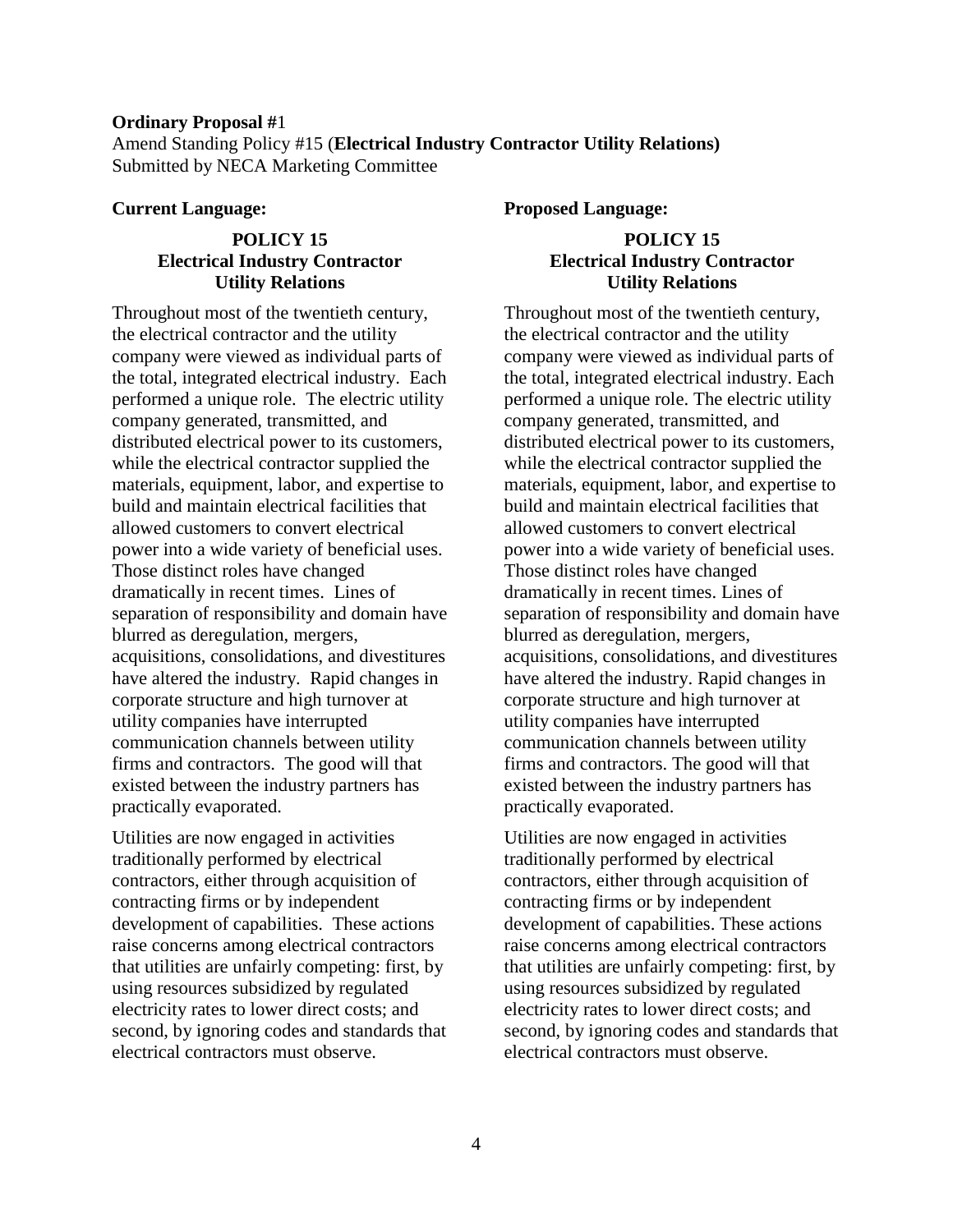On the first point, NECA opposes the practice of cross-subsidization, whereby electrical utility companies, or the holding companies that own them, use resources obtained through regulated utility rates to enable their contracting subsidiaries to gain competitive advantage in the marketplace over electrical contractors. As a matter of principle and policy, NECA will endeavor to thwart this abusive practice whenever and wherever it occurs. NECA recognizes the legitimate right of businesses to compete in the electrical contracting market through legal and ethical practices, but will not hesitate to use its resources to oppose those practices it sees as illegal or unethical.

On the second point, NECA recognizes that both electrical contractors and utility companies must adapt to meet challenges in the business and regulatory environments where they operate. NECA maintains, however, that all firms engaged in the business of electrical contracting should operate under uniform industry standards that insure fair and open competition. Electrical utilities and contractors alike have a responsibility to their customers and the public-at-large to maintain a high level of quality, ensure effective electrical safety, and provide a high degree of electrical system reliability in the installations they provide. NECA believes that uniform standards like the National Electrical Code® and the *National Electrical Installation Standards* ™ should be adopted for their appropriate applications by all firms engaged in electrical contracting. NECA will oppose efforts to lower the standards that protect the public and that demand a high level of quality and reliability.

On the first point, NECA opposes the practice of cross-subsidization, whereby electrical utility companies, or the holding companies that own them, use resources obtained through regulated utility rates to enable their contracting subsidiaries to gain competitive advantage in the marketplace over electrical contractors. As a matter of principle and policy, NECA will endeavor to thwart this abusive practice whenever and wherever it occurs. NECA recognizes the legitimate right of businesses to compete in the electrical contracting market through legal and ethical practices, but will not hesitate to use its resources to oppose those practices it sees as illegal or unethical.

On the second point, NECA recognizes that both electrical contractors and utility companies must adapt to meet challenges in the business and regulatory environments where they operate. NECA maintains, however, that all firms engaged in the business of electrical contracting should operate under uniform industry standards that insure fair and open competition. Electrical utilities and contractors alike have a responsibility to their customers and the public-at-large to maintain a high level of quality, ensure effective electrical safety, and provide a high degree of electrical system reliability in the installations they provide. NECA believes that uniform standards like the National Electrical Code® and the National Electrical Installation Standards™ should be adopted for their appropriate applications by all firms engaged in electrical contracting. NECA will oppose efforts to lower the standards that protect the public and that demand a high level of quality and reliability.

Even prior to the deregulation of the electric utility industry, the communications industry experienced perhaps a greater transformation through industry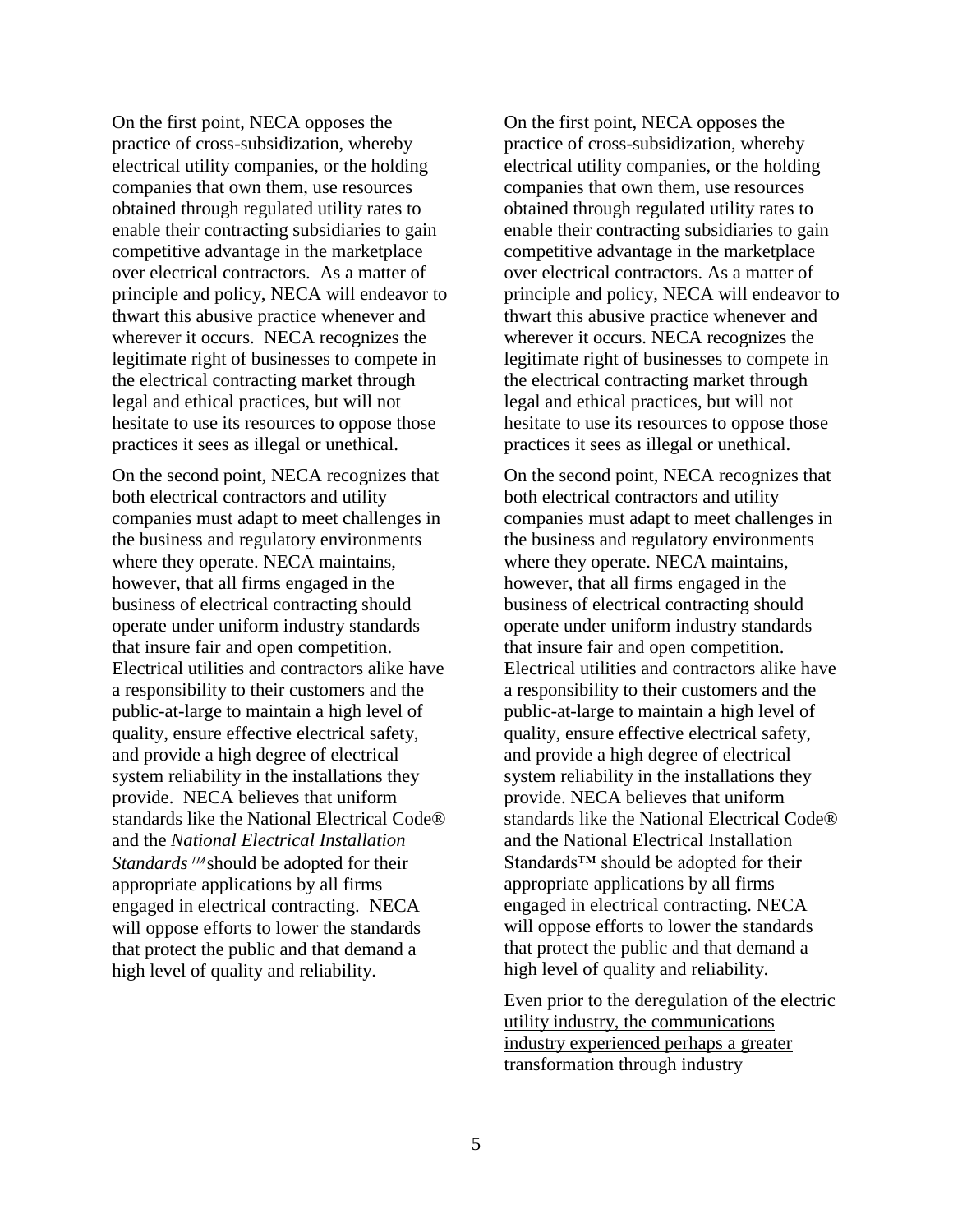NECA advocates positive relations between electric utilities and electrical contractors, and encourages effective channels of communications at all levels. Electrical contractors and utility companies are most productive, an d customers are best served, when the industry partners cooperate to deliver the goods. Disputes will arise and the parties will have to "agree to disagree" on some issues, but the industry and the endusers of electrical power will benefit from electric utilities and contractors working

deregulation and the dismantling and restructuring of the corporate giants that comprised the Bell Telephone System. An industry that was almost exclusively voice communications over telephones and text messages sent over telegraph wires has exploded into a world of voice, data, and visual information delivered through vast networks of copper and aluminum conductors, fiber optic cables, microwaves and other wireless transmission. These networks have spawned a much more diverse set of communications utilities with widely varying business models, reaching across the traditional boundary at the service point. With the transformation of the voicedata-video industry have come broad opportunities for electrical contractors for specialty contracting work. As with electric power utilities, the communications utilities have become both customers and competitors for electrical contractors. NECA has responded to the market transformation by developing National Electrical Installation Standards for the emerging communication technologies, and works along with industry associates to develop appropriate codes and safety standards. NECA will continue to use its resources to expand opportunities for electrical contractors and insure that fair and open competition exists among contractors and communications utilities.

NECA advocates positive relations between electric utilities and electrical contractors, and encourages effective channels of communications at all levels. Electrical contractors and utility companies are most productive, and customers are best served, when the industry partners cooperate to deliver the goods. Disputes will arise and the parties will have to "agree to disagree" on some issues, but the industry and the endusers of electrical power and communications technology will benefit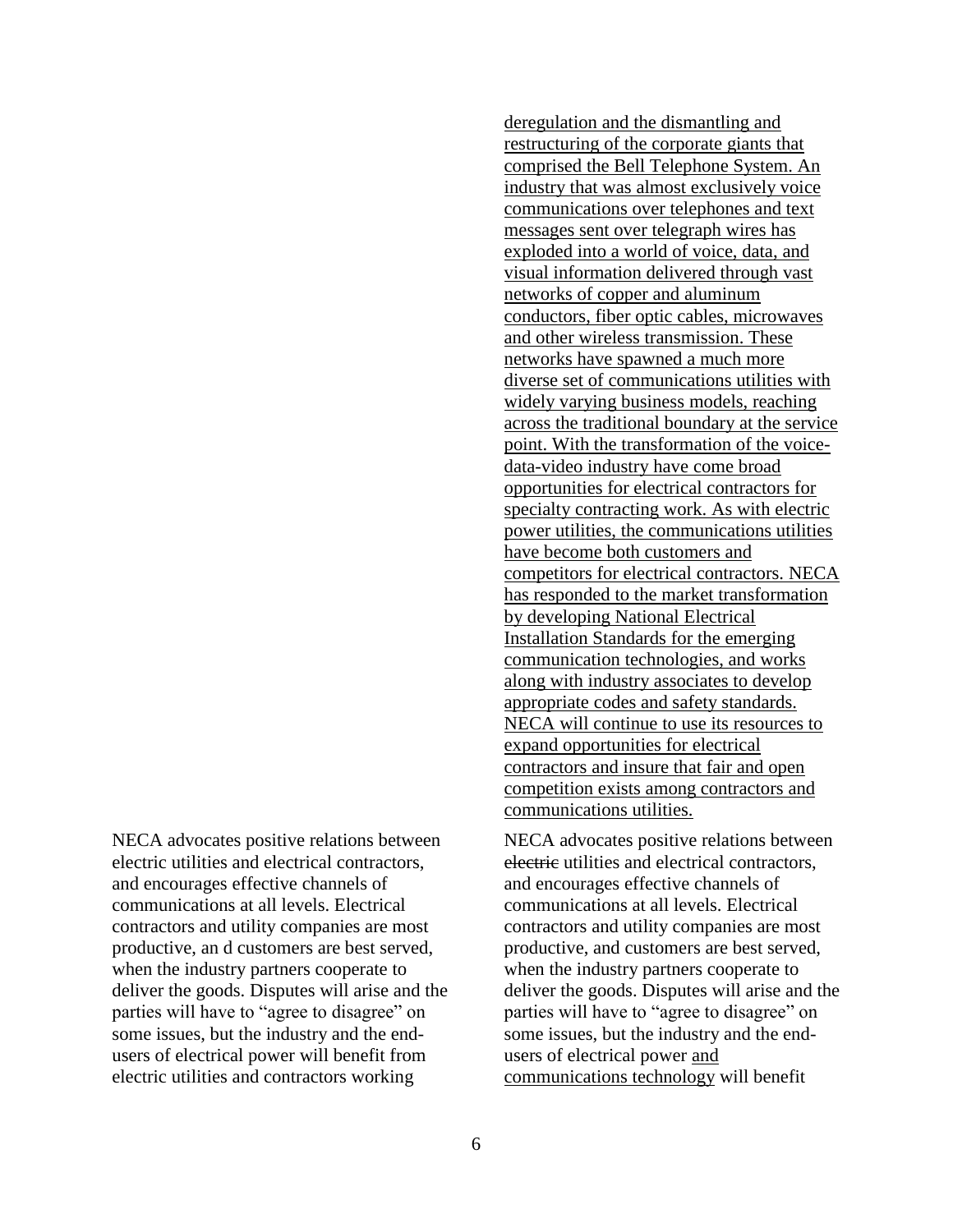together on common interest and competing fairly when interests diverge. *(Adopted Oct. 20, 2001) (Revised Sept. 17, 2005)*

from electric and communication utilities and contractors working together on common interest and competing fairly when interests diverge. *(Adopted Oct. 20, 2001) (Revised Sept. 17, 2005)*

## **Comment from NECA Headquarters:**

Changes in the telecommunications and electrical utility industries have resulted in significant impacts on electrical contractors. The proposed changes to Standing Policy #15 better reflect the reality of the current marketplace.

The proposal is recommended **FOR** adoption.